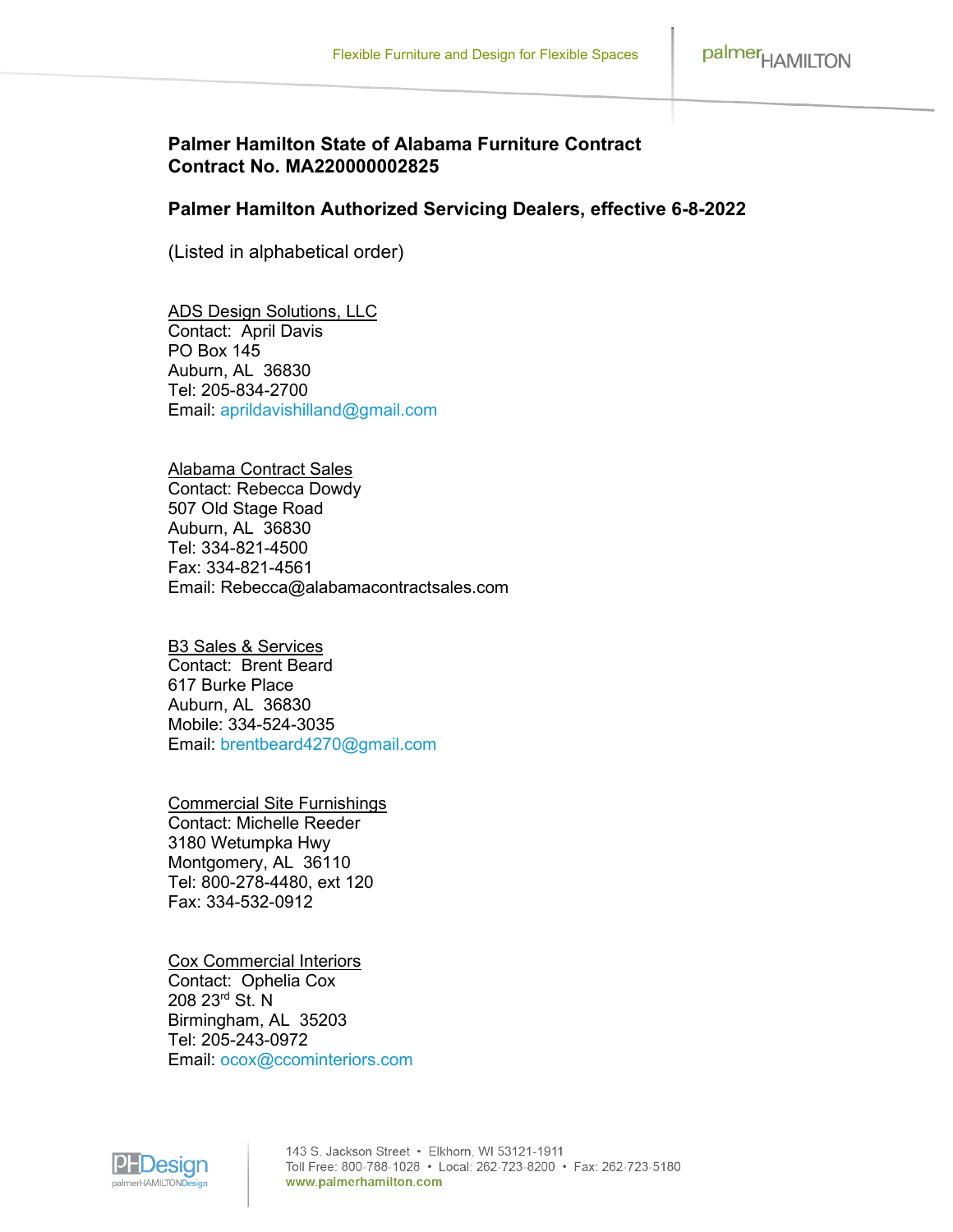palmer<sub>HAMILTON</sub>

**Hertz Furniture** Contact: Mutty Leiser 170 Williams Dr Ramsey, NJ 07446 Tel: 800-526-4677 ext. 1220 Email: [mleiser@hertzfurniture.com](mailto:mleiser@hertzfurniture.com)

**Innerspaice** Contact: Jerri Jordan 2830 6<sup>th</sup> Ave. S Birmingham, AL 35233 Tel: 205-566-4508 Email: [jjordan@innerspaice.com](mailto:jjordan@innerspaice.com)

Interior Elements Contact: Dan Chappell 3651 James Hill Terrace Hoover, AL 35226 Tel: 601-352-9000 Mobile: 334-332-9708 Email: [dc@in-elements.com](mailto:dc@in-elements.com)

## McAleer's Office Furniture

Contact: Melissa Cross 3305 Springhill Ave. Mobile, AL 36607 Tel: 251-476-8555 Fax: 251-479-3613 Email: [Melissa@mcaleers.com](mailto:Melissa@mcaleers.com)

Office Resources Contact: Courtney McCool PO Box 507 Huntsville, AL 35804 Tel: 205-470-6065 Email: [cmcool@oriusa.com](mailto:cmcool@oriusa.com)

## **S&S Office Furniture**

Contact: Ryan Seals PO Box 8 Ashland, AL 36251 Tel: 262-282-2016 Email: [ryanseals@ssfurniture.net](mailto:ryanseals@ssfurniture.net)



143 S. Jackson Street · Elkhorn, WI 53121-1911 Toll Free: 800-788-1028 • Local: 262-723-8200 • Fax: 262-723-5180 www.palmerhamilton.com